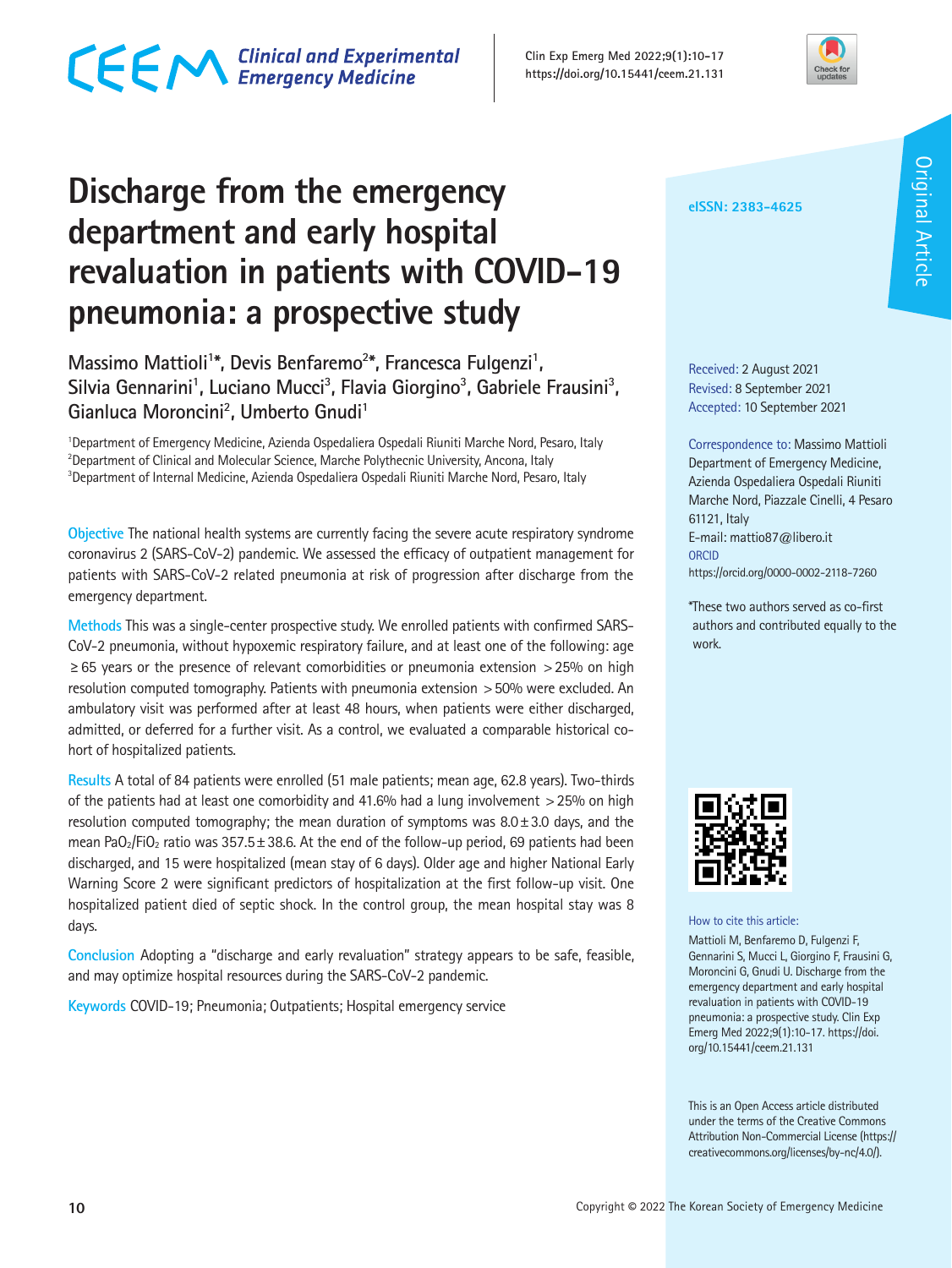#### **Capsule Summary**

#### **What is already known**

*Many different outpatient strategies were adopted during the severe acute respiratory syndrome coronavirus 2 pandemic, but they included patients without pneumonia or with mild disease.*

#### **What is new in the current study**

*The strategy described should be helpful in the management of COVID-19 patients with mild-to-moderate pneumonia as outpatients, sparing resources without losing in safety.*

#### **INTRODUCTION**

Severe acute respiratory syndrome coronavirus 2 (SARS-CoV-2) was first identified in December of 2019 in China,<sup>1</sup> where it caused the first cluster of cases which was then rapidly transmitted worldwide, leading to a pandemic. This country was overwhelmed, especially early in the pandemic, with more than 4.15 million overall cases and a case fatality rate peak of 6.6%, in the first wave alone.<sup>2</sup> The National Health System of this country, as in most countries, has struggled to withstand the epidemic wave, especially due to a lack of hospital beds, both for ordinary as well as intensive care patients.

Notably, one large epidemiological study found that only 19% of patients with the SARS-CoV-2 infection developed severe or critical illness and pneumonia with hypoxemic respiratory failure as the more frequent complication.<sup>3</sup> While several risk scores designed to help with the management of patients affected by coronavirus disease 2019 (COVID-19) that adopt clinical, radiological, and laboratory markers of progression of the disease have been proposed, $4.5$  their real-life applicability is limited, as they must be integrated into a more complex clinical judgment.

Indeed, being discharged from the emergency department (ED) is a crucial moment for these patients' management. In fact, in a retrospective cohort of low-risk patients (median age of 38 years and 61% without comorbidities) with COVID-19 like symptoms discharged from the ED, the readmission rate was 4% after a median of 5 days.<sup>6</sup> Furthermore, in a multicenter study enrolling only confirmed COVID-19 patients, they found that only about 5% of the patients discharged from the ED returned within 72 hours and were hospitalized (8.2% within 7 days), with the major predictors of readmission being the presence of hypoxia, fever, and age  $>60$  years.<sup>7</sup>

A useful solution for the optimization of resources may be to treat and follow-up these patients as outpatients. Two recent studies in Spanish cohorts during the first pandemic wave reported similar experiences of outpatient management in mild COVID-19

patients, describing a hospitalization rate ranging from 6.2% to  $6.4\%^{8,9}$ 

Therefore, we aimed to identify symptomatic patients with mild-to-moderate COVID-19 pneumonia at their first access to the ED that can be managed at home in order to reserve them a fast-track access to hospital care, if needed, after a continuous medical ambulatory evaluation. The main objective of this study was to evaluate the feasibility and safety of our protocol in patients with SARS-CoV-2 related pneumonia discharged from the ED at risk of progression.

#### **METHODS**

#### **Study design, setting, and population selection**

The study population consisted of a cohort of patients presented and discharged from our ED and re-evaluated in our COVID-19 early medical revaluation unit, from November 15, 2020 to January 10, 2021. All patients were aged 18 or older and provided written informed consent. The inclusion criteria were (1) confirmed SARS-CoV-2 infection by a real-time reverse transcription polymerase chain reaction nasopharyngeal swab; (2) age  $\geq 65$  years or presence of at least one comorbidity including hypertension, chronic obstructive pulmonary disease, chronic heart failure, obesity (body mass index  $>$  30 kg/m<sup>2</sup>), active neoplasia, or semiquantitative pneumonia involvement >25% on high resolution computed tomography (HRCT); (3) HRCT radiological evidence of interstitial pneumonia with semiquantitative extension  $\leq 50\%^{10}$ ; and (4) absence of functional respiratory failure defined by the presence of both PaO<sub>2</sub>/FiO<sub>2</sub>  $\geq$  300 and no desaturation during a quick walking test (QWT).<sup>11</sup> The patients who did not meet all the inclusion criteria were excluded.

As a control group, we collected clinical data of a historical cohort of patients admitted to the same hospital from March 10 to December 31, 2020 for COVID-19 related pneumonia. Controls were matched at admission to the ED for age, sex, number of comorbidities, evidence of pneumonia on HRCT, and absence of re-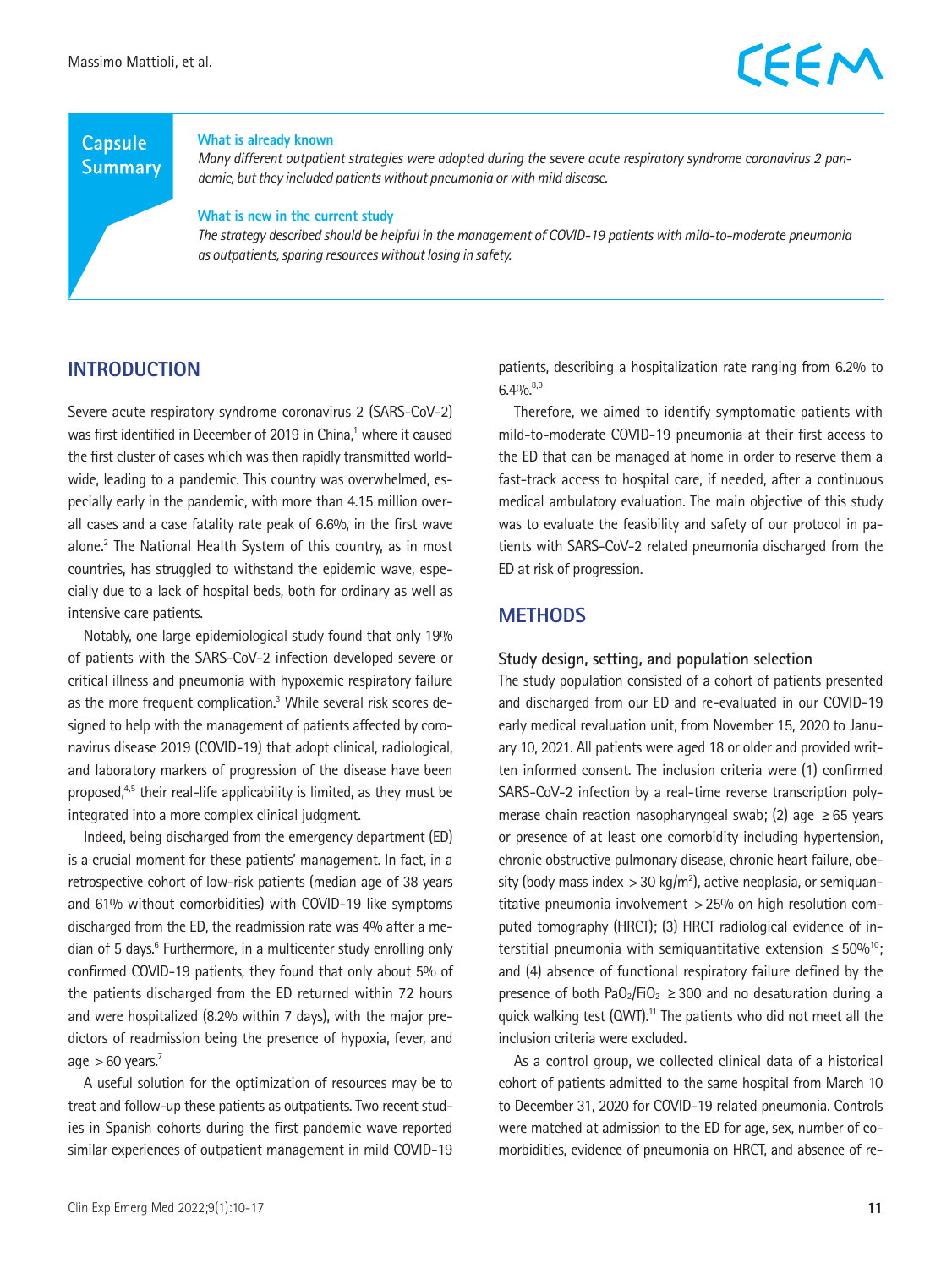# CEEM

spiratory failure (considered as  $PaO<sub>2</sub>/FiO<sub>2</sub>$  ratio  $>300$ ).

The local ethics committee waived approval of the study given that our outpatient service was active during the pandemic. The study was performed according to the ethical guidelines of the Declaration of Helsinki (seventh revision). This report is according to the STROBE (Strengthening the Reporting of Observational Studies in Epidemiology) statement for observational studies.

#### **Interventions and measurements**

Upon discharge, clinicians gave a pulse oximeter and a personal diary to each patient that were asked to measure and report the following results three times daily: body temperature, peripheral oxygen saturation at rest, and after a QWT. Warning signs observed in patients' diaries were defined as a persistent fever >38.5°C (detected in at least three consecutive measurements) or a pulse oximetry reading lower than 92% at rest or lower than 90% after a QWT. The COVID-19 early medical revaluation unit was composed of two clinicians (one internist and one emergency physician) and one nurse. The follow-up visit was performed at least 48 hours after discharge and included: a complete physical examination, National Early Warning Score (NEWS2) score, a personal diary check, a standard lung ultrasound examination, $12$  an arterial blood gas test, and a QWT. After the visit, patients were either discharged, admitted, or referred for a further visit, upon clinical judgment. The last follow-up consisted of a phone call made 30 days after the index admission that considered the patient's overall satisfaction on a 1 (low) to 10 (high) point scale.

#### **Data analysis**

The continuous variables are summarized as mean±standard deviation. Categorical data are summarized as absolute numbers and percentages. The results were tested for normality using the Kolmogorov-Smirnov test. A Student t-test was used to compare the continuous variables among the subgroups of patients. A chisquare test was used to compare the categorical variables. A logistic regression model was performed to identify variables associated with hospitalization. A P-value  $< 0.05$  was considered significant. All statistical analyses were performed with Stata ver. 14.0 (StataCorp., College Station, TX, USA).

#### **RESULTS**

#### **Characteristics of study subjects**

In total, 84 patients were enrolled in this study (51 male patients  $[60.7\%]$ ; mean age,  $62.8 \pm 12.0$  years). Table 1 summarizes the baseline characteristics of the cohort. Most patients had one or more comorbidities (22.6% were obese, 23.8% had diabetes,

#### **Table 1.** Baseline characteristics of the enrolled patients (n=84)

| <b>Characteristics</b>                   | Value            |
|------------------------------------------|------------------|
| Age (yr)                                 | $62.8 \pm 12.0$  |
| Male sex                                 | 51(60.7)         |
| No. and type of comorbidities            |                  |
| Mean number                              | $1 \pm 0.8$      |
| Hypertension                             | 27 (32.1)        |
| <b>Obesity</b>                           | 19 (22.6)        |
| <b>Diabetes</b>                          | 20 (23.8)        |
| <b>COPD</b>                              | 7(8.3)           |
| Neoplasms                                | 3(3.6)           |
| Immunodepression                         | 2(2.4)           |
| Days from symptoms onset                 | $8.0 + 3.0$      |
| Reported symptoms                        |                  |
| Fever                                    | 81 (96.4)        |
| Cough                                    | 49 (58.3)        |
| Shortness of breath                      | 29 (34.5)        |
| Fatique                                  | 20 (23.8)        |
| Gastrointestinal symptoms                | 17 (20.2)        |
| Anosmia/ageusia                          | 11(13.1)         |
| Pulse oximetry (%)                       | $96.8 \pm 1.5$   |
| PaO <sub>2</sub> /FiO <sub>2</sub> ratio | $357.5 \pm 38.6$ |
| Respiratory rate (breaths/min)           | $16.3 \pm 1.8$   |
| HRCT > 25%                               | 35 (41.7)        |
| C-reactive protein (mg/L)                | $49.1 \pm 25.2$  |
| <b>NLR</b>                               | $5.5 + 4.6$      |
| D-dimer (mg/L)                           | $877 \pm 805$    |

Values are presented as mean±standard deviation, number, or number (%). COPD, chronic obstructive pulmonary disease; HRCT, high resolution computed tomography; NLR, neutrophil/lymphocyte count ratio.

32.1% hypertension, and 8.3% chronic obstructive pulmonary disease). At admission, the mean duration of symptoms attributable to SARS-CoV-2 infection was  $8.0 \pm 3.0$  days. The most commonly reported symptoms were fever (96.4%), cough (58.3%), shortness of breath (34.5%), fatigue (23.8%), anosmia/ageusia (13.1%), and gastrointestinal symptoms such as nausea, vomiting, or diarrhea (20.2%). The mean peripheral oxygen saturation was  $96.8 \pm 1.5$ %, the mean respiratory rate was  $16.3 \pm 1.8$  per minute, and the mean PaO<sub>2</sub>/FiO<sub>2</sub> ratio was  $357.5 \pm 38.6$ . Notably, a significant proportion of patients had a lung involvement of >25% assessed by HRCT (41.7%). All patients were discharged after a mean ED stay of  $16.3 \pm 14.6$  hours, with the above-mentioned instructions and a scheduled follow-up visit.

#### **Main results**

In total, 6 patients (7.1%) were re-hospitalized before the planned visit (five male; mean age,  $67.6 \pm 9.04$  years) after a mean of  $1.3 \pm 0.5$ days at home (Fig. 1). Of the 78 patients that attended the first follow-up visit after a mean of  $3.3 \pm 1.1$  days from the index admission, only one had to start oxygen support at home (prescribed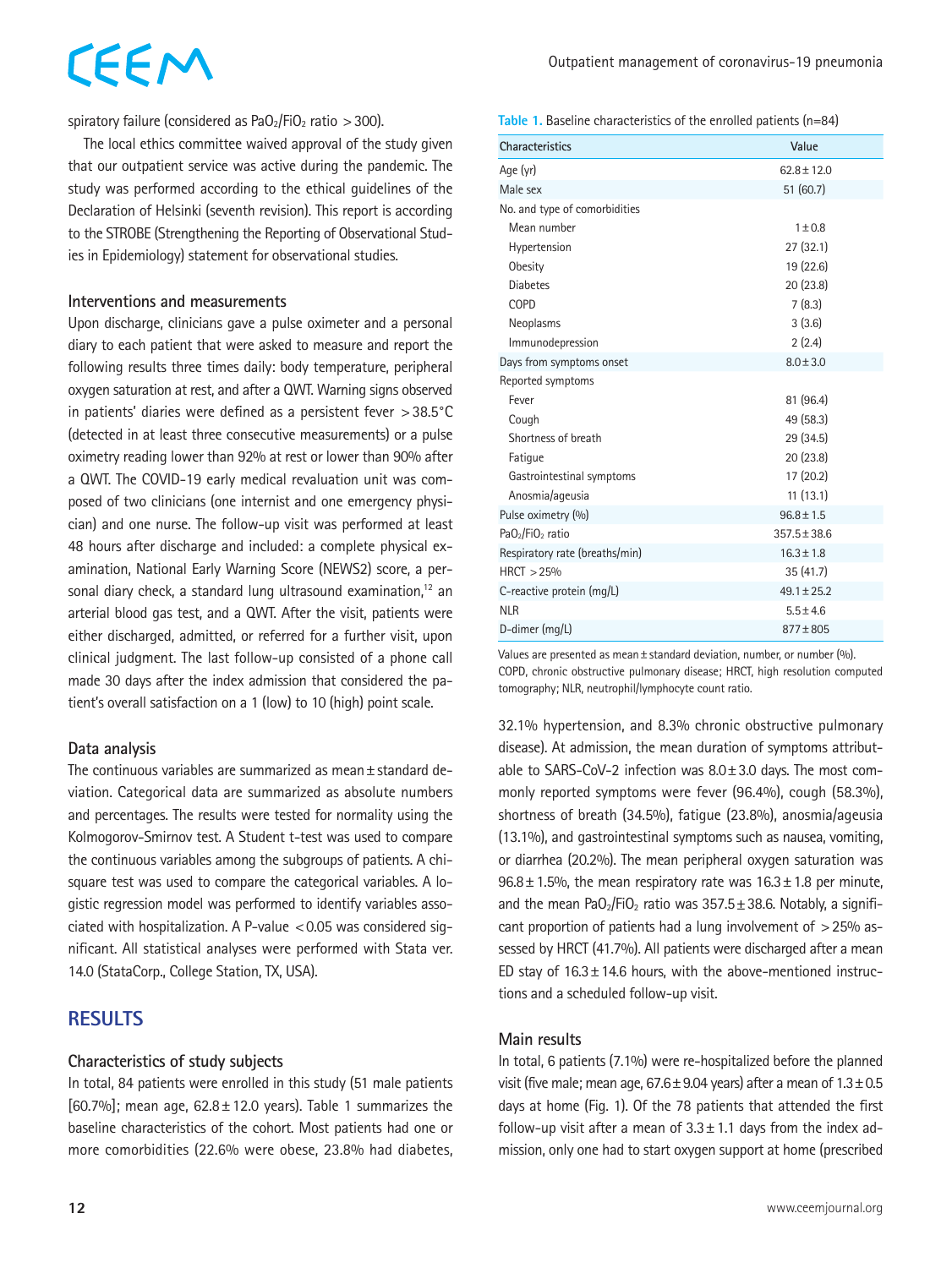



**Fig. 1.** A flow-chart summarizing the management course of the enrolled patients: admission, revaluation, or discharge.

by their family physician). The average peripheral oxygen saturation was  $96.6 \pm 1.8$ %, the average respiratory rate was  $16.5 \pm 3.7$ per minute, and the mean PaO<sub>2</sub>/FiO<sub>2</sub> ratio was  $375.3 \pm 55.1$ . Notably, most of the patients were receiving a prophylactic dosage of subcutaneous heparin (82.0%) and oral steroids (74.3%). The majority of patients filled out the diaries (88.4%), but warning signs were only noted in 13 of 69 diaries (18.8%). Among 78 patients, four (5.1%) were admitted, 23 (29.5%) were referred for another follow-up visit, and 51 (65.4%) were discharged from hospital care. Of the 23 patients that had been referred for a second visit, four (17.4%) had to be admitted before the planned average follow-up of 4.5±1.9 days. Of the 19 patients that attended the second visit after a mean of  $7.4 \pm 2.3$  days from the index admission, only two (10.5%) needed oxygen supplementation at home. The majority of patients remained on heparin (73.7%) and steroids (68.4%). At the end of the hospital evaluation, among 19 patients, 14 (73.7%) were discharged, one was admitted for persistent fever, and four were further referred for another follow-up visit. Of the 19 patients that were managed in more than one follow-up visit, 14 showed a reduction trend or, at least, displayed

a stationary lung ultrasonographic score. All of the patients were finally discharged after the third hospital visit. The mean duration of the ambulatory management was  $4.6 \pm 2.7$  days. The details of the management of the single patients are summarized in Fig. 2.

At the 30-day follow-up call, all but one patient were alive. The deceased patient was an 84-year-old woman hospitalized after her second visit because of hypoxemic respiratory failure. After a hospitalization that lasted 12 days (6 in the intensive care unit and 6 in the sub-intensive care unit), she was discharged home. Two days later, she was referred to the ED for fever, chills, myalgias, and shortness of breath. The tests showed the presence of *Enterococcus faecium* in her urine and *Acinetobacter baumannii* in her lower respiratory tract. She died of septic shock 36 hours later.

In total, 15 of 84 patients (17.8%) had been admitted by the end of the follow-up window. The mean duration of hospitalization was  $6.1 \pm 2.5$  days. All but three admitted patients (one still receiving low flow oxygen supplementation) were at home at the time of the phone call. The 66 patients that could answer were also asked to rate their satisfaction with their ambulatory service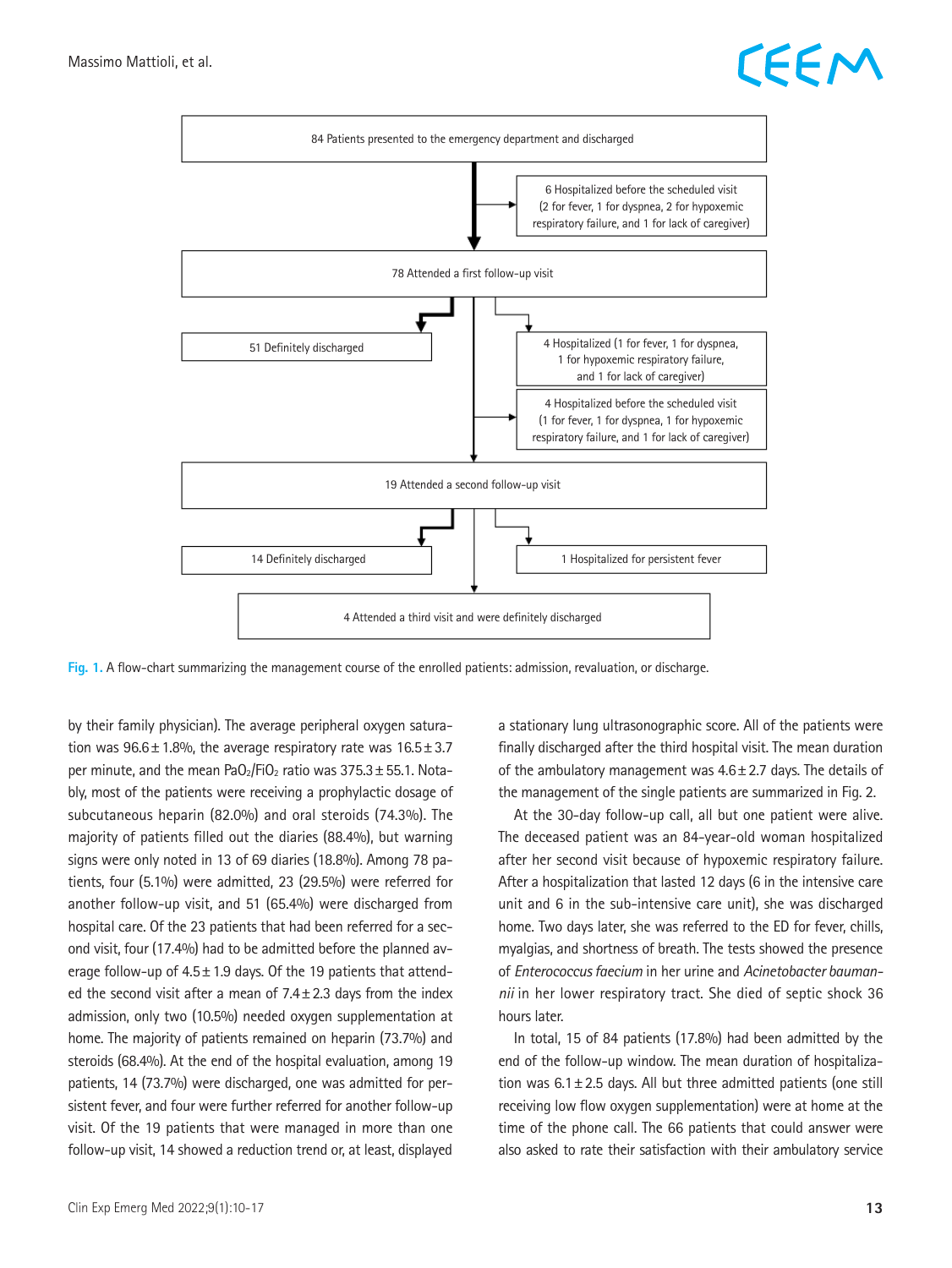

**Fig. 2.** A graph showing the disease course of each patient from the onset of symptoms to discharge or hospitalization. SARS-CoV-2, severe acute respiratory syndrome coronavirus 2.

on a 10-point scale. Overall, they rated the service with a mean of  $9.1 \pm 1.5$  points.

Table 2 summarizes the comparisons between patients that were hospitalized and those that were managed at home, considering the variables at the index admission and at the first followup visit. Overall, there were no differences between the two groups at the index admission except for age (higher for the hospitalized group). Conversely, considering only patients that attended the first follow-up visit ( $n=78$ ), the hospitalized group showed a higher mean NEWS2, lower peripheral oxygen saturation at rest and after a walking test, a lower  $PaO<sub>2</sub>/FiO<sub>2</sub>$  ratio, and more importantly, their diary was more likely to be positive for warning signs while at home.

None of the variables in the univariate analysis were significant predictors of hospitalization within the follow-up period at the index of ED admission, except for age (odds ratio [OR], 1.06; 95% confidence interval [CI], 1.01–1.11). Considering the first follow-up visit, age (OR, 1.11; 95% CI, 1.00–1.23), and NEWS2 (OR, 7.76; 95% CI, 1.66–36.1) were significant predictors of hospitalization after adjusting for confounding factors (Table 3). Of the 10 patients admitted by the end of the first scheduled followup, only two had a NEWS2 score  $\geq$  2 at the index admission (suggesting a disease progression), whereas all four of the patients that presented to the first visit with a NEWS2 score  $\geq 2$  were hospitalized.

Next, we compared the group of patients that were managed

with the early discharge and re-evaluation protocol with that of a historical cohort of patients that presented to our ED and was hospitalized and was matched for age, sex, number of comorbidities, evidence of pneumonia on HRCT, and absence of respiratory failure (considered as PaO<sub>2</sub>/FiO<sub>2</sub> ratio > 300). The cohorts were substantially comparable for the main variables (Table 4).

Although the mean duration of hospitalization was not different between the groups  $(6.2 \pm 5.5 \text{ vs. } 8.8 \pm 5.2 \text{ days})$ , we found that only 15 of 84 patients (17.8%) were hospitalized, compared to 63 patients in the historical cohort.

#### **DISCUSSION**

Discharging SARS-CoV-2 pneumonia patients without hypoxia from the ED and managing them in an ambulatory service appears to be safe and feasible. Of the 84 enrolled patients, all of them completed the follow-up. Only one patient died of septic shock due to a nosocomial infection after hospitalization was needed for the progressive development of hypoxia detected in a control visit. Notably, this cohort of patients is representative of those with SARS-CoV-2 related pneumonia who are at low-tomoderate risk for progression of the disease, $4,13$  as 60.7% of them were male, the mean age was 62.8 years, with one or more comorbidities, and 41.6% of them had a lung involvement higher than 25% (but lower than 50%) based on their HRCT score. Fever was reported by almost all of the patients (96.4%), the presence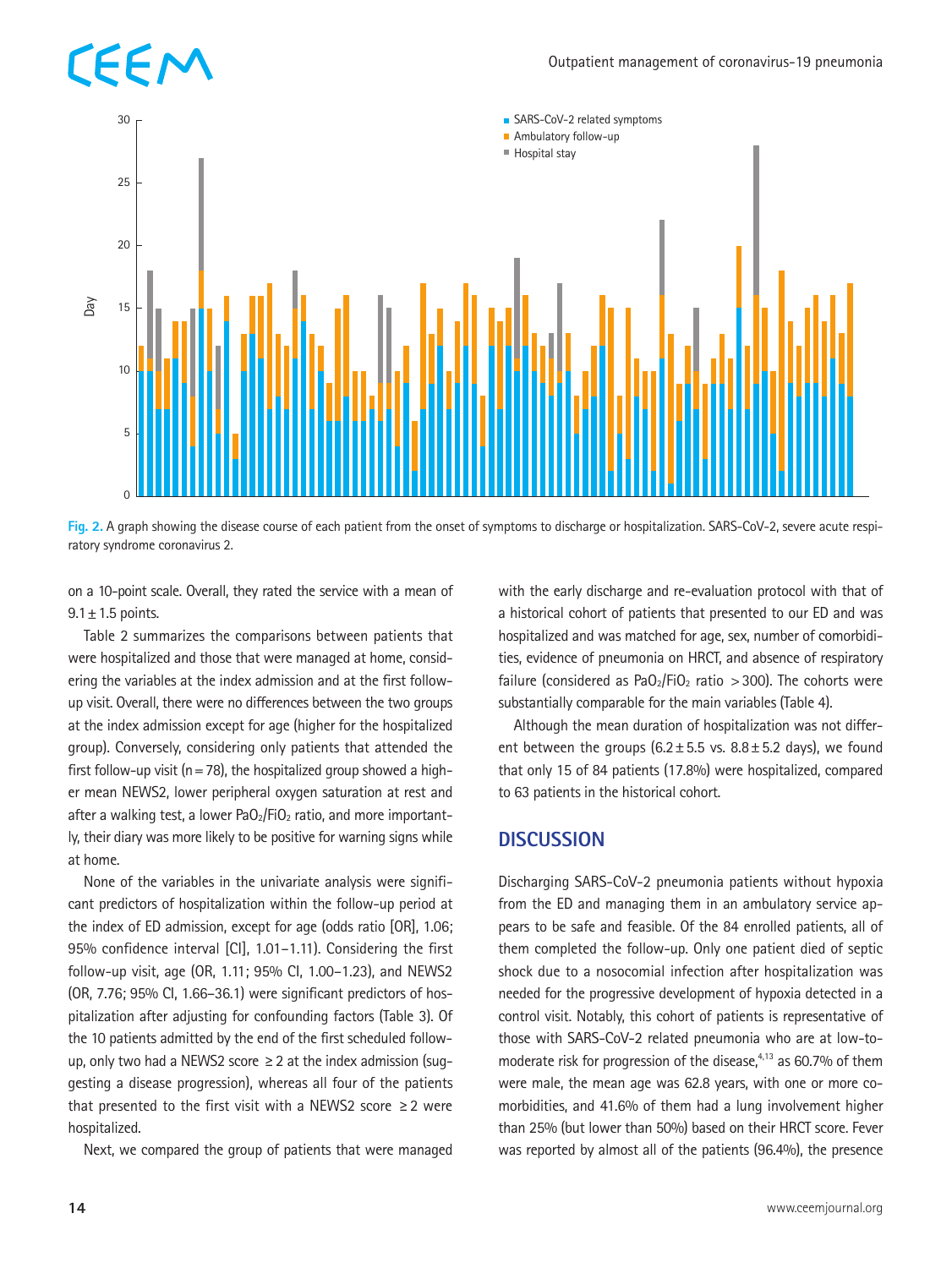**Table 2.** Difference between patients that have been hospitalized or patients managed at home, at the index admission (n=84) or the first follow-up admission (n=78)

|                                               | Hospitalized<br>patients | Home-man-<br>aged patients | P-value |
|-----------------------------------------------|--------------------------|----------------------------|---------|
| Index admission                               | $(n = 15)$               | $(n = 69)$                 |         |
| Age (yr)                                      | $69.5 \pm 10.6$          | $61.5 \pm 11.9$            | 0.010   |
| Male sex                                      | 10(66.7)                 | 41 (59.4)                  | ns      |
| No. of comorbidities                          | $1.2 \pm 0.7$            | $0.9 \pm 0.8$              | ns      |
| Days from symptoms onset                      | $8.4 \pm 2.7$            | $8 + 2.1$                  | ns      |
| NEWS <sub>2</sub>                             | $0.8 \pm 0.7$            | $0.7 \pm 0.8$              | ns      |
| Pulse oximetry (%)                            | $97.2 \pm 1.5$           | $96.8 \pm 1.5$             | ns      |
| Post-effort pulse oximetry (%) <sup>a)</sup>  | $95.7 \pm 1.5$           | $95.3 \pm 1.9$             | ns      |
| PaO <sub>2</sub> /FiO <sub>2</sub> ratio      | $356.5 \pm 33.5$         | $357.8 \pm 39.9$           | ns      |
| HRCT > 25%                                    | 5(33.3)                  | 30(43.5)                   | ns      |
| C-reactive protein (mg/L)                     | $4.0 \pm 3.4$            | $5.1 \pm 3.6$              | ns      |
| <b>NLR</b>                                    | $6.0 \pm 5.7$            | $5.4 \pm 4.4$              | ns      |
| D-dimer (mg/L)                                | $728 \pm 485$            | $910 \pm 859$              | ns      |
| Follow-up admission                           | $(n = 9)$                | $(n = 69)$                 |         |
| Age (yr)                                      | $70.6 \pm 11.9$          | $61.5 \pm 11.9$            | 0.030   |
| Male sex                                      | 5(55.6)                  | 41 (59.4)                  | ns      |
| No. of comorbidities                          | $1.1 \pm 0.7$            | $0.9 + 0.8$                | ns      |
| Days from symptoms onset                      | $11.4 \pm 3$             | $11.3 \pm 3.4$             | ns      |
| NEWS <sub>2</sub>                             | $1.5 \pm 1.6$            | $0.2 \pm 0.5$              | < 0.001 |
| Pulse oximetry (%)                            | $94 \pm 2$               | $97 \pm 1.5$               | < 0.001 |
| Postexercise pulse oximetry (%) <sup>a)</sup> | $91.4 \pm 3.4$           | $95.7 \pm 2.4$             | < 0.001 |
| PaO <sub>2</sub> /FiO <sub>2</sub> ratio      | $314 + 36$               | $384 + 51$                 | < 0.001 |
| HRCT > 25%                                    | 2(22.2)                  | 30(43.5)                   | ns      |
| Warning at the diary <sup>b)</sup>            | 6(85.7)                  | 7(11.3)                    | < 0.001 |

Values are presented as mean±standard deviation or number (%). Data were analyzed by t-test or chi-square as appropriate.

ns, not significant; NEWS2, Nationally Early Warning Score 2; HRCT, high resolution computed tomography; NLR, neutrophil/lymphocyte count ratio.

a)Measured after quick walking test. b)Only 69 patients filled out the diary as instructed.

of a cough by more than a half (58.3%), and shortness of breath by a third of them (34.5%).

Importantly, COVID-19 has a triphasic course: the early disease (I), the pulmonary (IIa, without and IIb, with hypoxia), and the hyperinflammation phases.<sup>14</sup> With the ambulatory strategy, we tried to reevaluate patients between stage IIa and IIb. In fact, our patients complained of symptoms attributable to SARS-CoV-2 infection starting on day  $8.0 \pm 3.0$  days with a mean duration of ambulatory management of 4.6±2.7 days.

At the index admission, the respiratory status of all the patients was satisfactory, as they were eupneic, with a negative QWT, and their PaO<sub>2</sub>/FiO<sub>2</sub> ratio was at the lower boundaries required for oxygen supplementation. Older age and higher NEWS2 appear to be the most important predictors of hospitalization. Notably, a previous small prospective Norwegian study found that the NEWS2 score predicted severe disease and in-hospital mortality better **Table 3.** Results of the logistic regression model: predictors of hospital admission at the first follow-up visit (n=78)

| Variable             | 0R   | 95% CI        | <b>SE</b> |         | P-value |
|----------------------|------|---------------|-----------|---------|---------|
| Age                  | 1.11 | $1.00 - 1.23$ | 0.05      | 2.09    | 0.037   |
| Male sex             | 0.50 | $0.04 - 5.58$ | 0.62      | $-0.55$ | 0.579   |
| No. of comorbidities | 0.51 | $0.15 - 1.72$ | 0.31      | $-1.07$ | 0.283   |
| NEWS <sub>2</sub>    | 7.76 | $1.66 - 36.1$ | 6.09      | 2.61    | 0.009   |

OR, odds ratio; CI, confidence interval; SE, standard error; NEWS2, Nationally Early Warning Score 2.

**Table 4.** Differences between enrolled patients and an historical cohort of patients, matched for age, sex, number of comorbidities, and absence of respiratory failure

|                                  | Early discharge<br>cohort $(n=84)$ cohort $(n=63)$ | <b>Historical</b> | P-value |
|----------------------------------|----------------------------------------------------|-------------------|---------|
| Age (yr)                         | $62.8 + 12$                                        | $63.5 + 13$       | ns      |
| Male sex                         | 51(60.7)                                           | 38(60.3)          | ns.     |
| No. of comorbidities             | $1.0 \pm 0.8$                                      | $0.8 \pm 0.8$     | ns      |
| Days from symptoms onset         | $8.0 \pm 3.0$                                      | $8.0 + 3.4$       | ns.     |
| NEWS <sub>2</sub>                | $0.7 \pm 0.8$                                      | $2.1 + 2.4$       | < 0.001 |
| Pulse oximetry (%)               | $96.8 \pm 1.5$                                     | $95.7 \pm 1.9$    | < 0.001 |
| $PaO2/FiO2$ ratio                | $357 \pm 38$                                       | $359 \pm 55$      | ns      |
| HRCT $\geq$ 25%                  | 35(41.7)                                           | 25(39.7)          | ns.     |
| Mean duration of hospitalization | $6.2 \pm 5.5^{a}$                                  | $8.8 \pm 5.2$     | ns      |

Values are presented as mean±standard deviation or number (%). Data were analyzed by t-test or chi-square as appropriate.

ns, not significant; NEWS2, Nationally Early Warning Score 2; HRCT, high resolution computed tomography.

 $a)$ <sub>n</sub>=15.

than the other risk scores evaluated.<sup>15</sup> However, a larger multicentered cohort found that the model of 'NEWS2+age' alone had poor-to-moderate discrimination for severe COVID-19 at 14 days (area under the curve, AUC 0.7), which could be improved with the integration of other blood and physical parameters.16 These limitations aside, this is the first study to assess the utility of a longitudinal evaluation of NEWS2 score for outpatients with CO-VID-19.

Importantly, a high proportion of patients filled out the diary suggesting satisfactory training during the enrollment as well as good performance status and/or correct engagement of the caregiver. This tool proved to be useful and helped the physicians during the follow-up visit decide how to manage their patients. Notably, in our cohort, 85.7% of the patients hospitalized after a control visit had warning signs in their diary, versus the 11.3% that were not hospitalized. Furthermore, for COVID-19 patients, the presence of a caregiver or social support is crucial due to the risk of progression; in our cohort, the lack of home assistance represented the reason for hospitalization in two out of 15 patients.

Unsurprisingly, there was no difference between the patients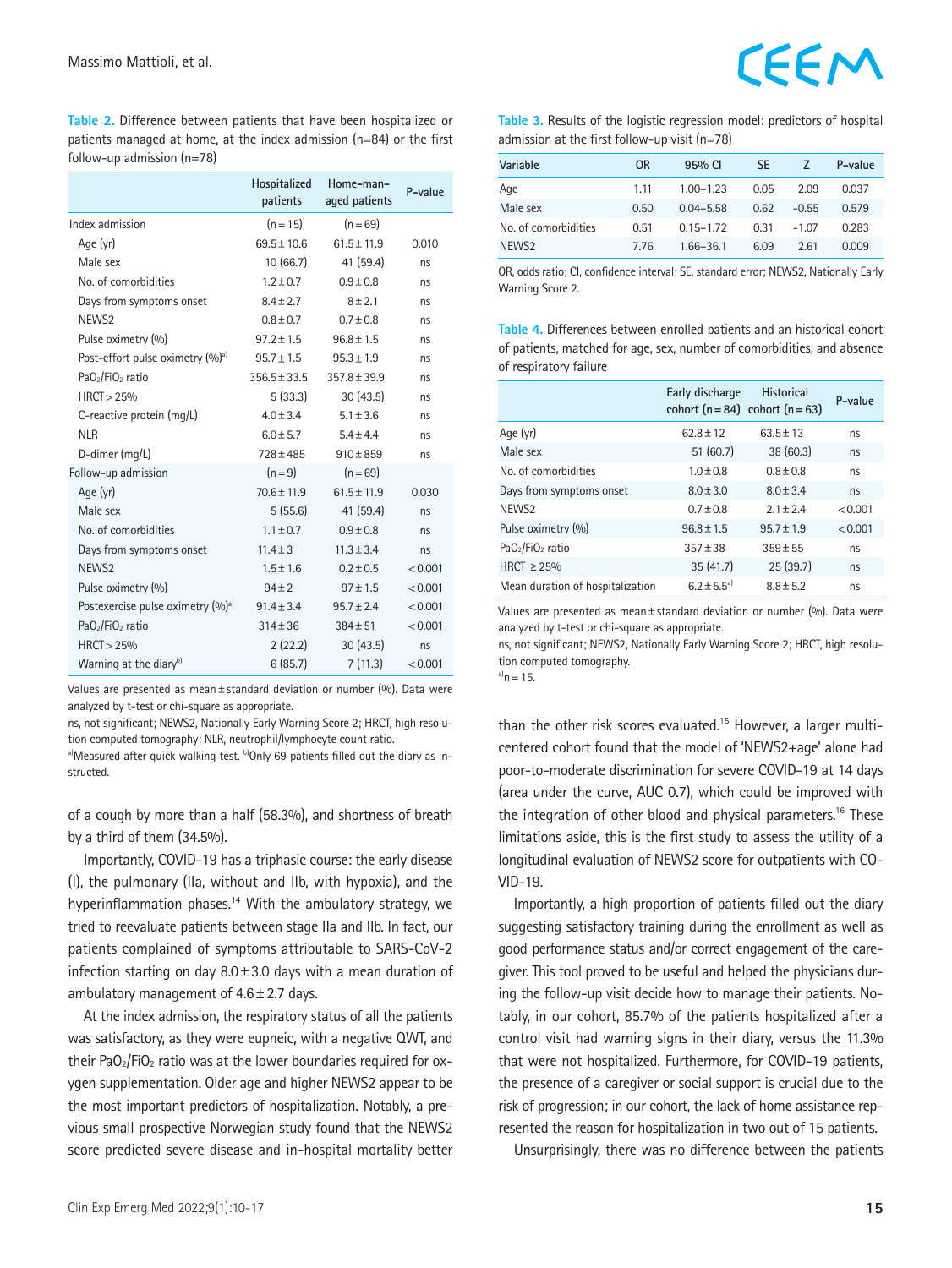## CEEM

managed at home and those hospitalized with regard to lung involvement as assessed by HRCT. Although radiological abnormalities have prognostic relevance in patients with extensive involvement,<sup>5,17</sup> in the Diamond Princess Ship study, half of the asymptomatic patients had pathologic findings on HRCT,<sup>18</sup> suggesting a limited specificity of this technique. Thus, HRCT extension alone may not be a good predictor of worse outcomes in patients presenting to the ED without respiratory failure. In this context, we used a lung ultrasound, which is a safe and reproducible tool for the longitudinal evaluation of the severity of pneumonia, as previously described.<sup>19</sup>

The previously reported experiences of the outpatient management of the pandemic differ from our study in substantial ways. $8,9$ For example, Teigell Munoz et al.<sup>8</sup> screened COVID-19 patients in the ED for minor and major prognostic risk factors, proposing a management strategy with remote follow-up using a questionnaire for clinical status, and patients were sent back to the ED as needed. They enrolled 314 patients and found that of the 19.7% of the patients that were revaluated in the ED and the 6.4% that were hospitalized, none died. Conversely, Llorens et al.<sup>9</sup> described findings from 109 patients that were discharged from the ED, revaluated after 24 hours, and then cared for by home nursing visits. In this study, 19.2% of the patients were sent back to the ED (the primary outcome), and 6.2% were hospitalized.

The population of our study was at a higher risk of progression than the two previously reported Spanish cohorts.<sup>8,9</sup> That is, our patients had a mean age of 63 years (versus 45 and 50), all with one or more comorbidities (versus 42.2% and 19.9%), a mean  $PaO<sub>2</sub>/FiO<sub>2</sub>$  ratio of 357.5 (versus 488 and not reported), and all had documented HRCT+ pneumonia (not reported in either of the previous studies). Second, during the follow-up period, patients were revaluated directly in the ED, performing a more reproducible assessment, while in the other studies the follow-up strategy was a phone call questionnaire or a nursing visit, which may be useful for low-risk patients, but probably not feasible for our cohort.

A notable strength of all the home protocols was the possibility of measuring patients' oxygen saturation at home and performing a QWT. More recently, several other studies reported the favorable experience of using telemedicine or remote monitoring in COVID-19 patients, all of which included the home measurement of oxygen saturation with a pulse oximeter.<sup>20-22</sup> For example, in a study by Gootenberg et al.<sup>20</sup> approximately 10% of the patients that were initially discharged from the ED were admitted late to the hospital, as were 7% of them in the study by Tabacof et al.<sup>22</sup> which is a slightly lower rate than in our cohort (17%).

During a pandemic, the optimization of resources is crucial.

Although we were able to provide only an indirect comparison with a cohort of comparable patients, adopting a "discharge and early revaluation" strategy may have spared many hundreds of hospitalization days, considering that without the ambulatory management most, if not all, of the enrolled patients would have been hospitalized. This is also important because, to date, no therapies have been demonstrated to be effective for SARS-CoV-2-related pneumonia in patients without respiratory failure.<sup>23</sup>

The study has several limitations. First, this study was conducted in a single center with a small cohort of patients, so the data may not be generalizable, especially regarding organizational aspects and regional management (our hospital was a hub center for COVID-19). The inclusion criteria were established with a multiparametric evaluation that may have introduced selection and information bias. Furthermore, there were no absolute indications for the hospitalization in the control visit as it was left to the judgment of the medical staff. The control group was selected from a historical cohort to match low-risk patients that were managed as inpatient, but this determined a selection of patients and an incomplete matching of data.

In conclusion, our study demonstrates that COVID-19 patients without respiratory failure can be safely managed with a "discharge and early revaluation" approach directly from the ED staff. This translates into similar outcomes for the patients but with a significant saving of resources for the national health system. Further studies are needed to assess the best management strategy for low-to-moderate risk COVID-19 patients.

#### **CONFLICT OF INTEREST**

No potential conflict of interest relevant to this article was reported.

#### **ACKNOWLEDGMENTS**

We thank Maria Capalbo for her authorization and support.

#### **REFERENCES**

- 1. Zhu N, Zhang D, Wang W, et al. A novel coronavirus from patients with pneumonia in China, 2019. N Engl J Med 2020; 382:727-33.
- 2. Istituto Superiore di Sanita. COVID-19 integrated surveillance data in Italy [Internet]. Rome: Istituto Superiore di Sanita; 2021 [cited 2021 May 17]. Available from: [https://www.epi](https://www.epicentro.iss.it/en/coronavirus/sars-cov-2-dashboard)[centro.iss.it/en/coronavirus/sars-cov-2-dashboard.](https://www.epicentro.iss.it/en/coronavirus/sars-cov-2-dashboard)
- 3. Wu Z, McGoogan JM. Characteristics of and important les-